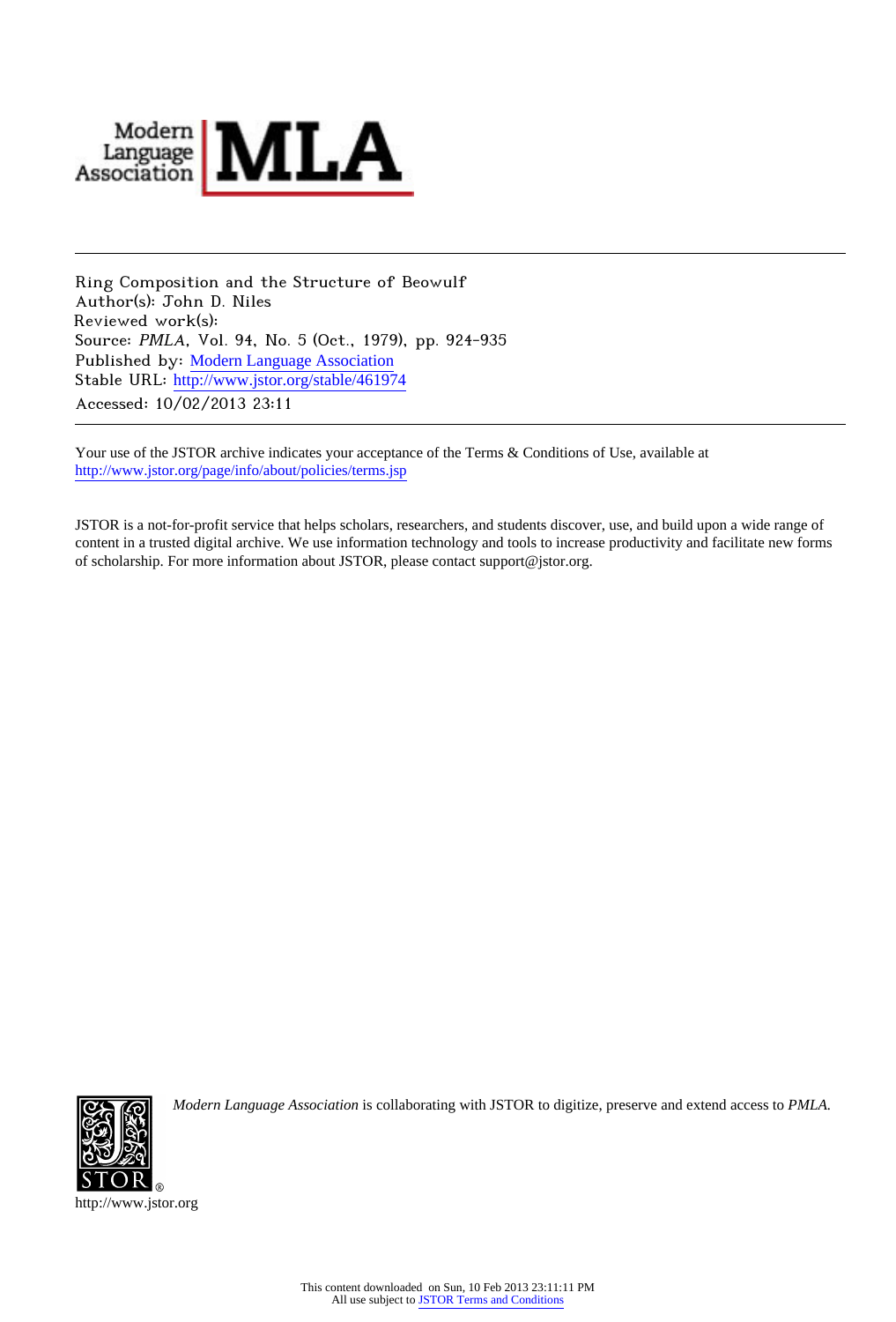# **Ring Composition and the Structure of Beowulf**

**IN ORGANIZING the narrative of Beowulf, the poet relied heavily on ring composition, a** chiastic design in which the last element in **a series in some way echoes the first, the next to the last the second, and so on. Often the series centers on a single kernel, which may serve as the key element, so that the design as a whole may be thought of as an ABC ... X. .. CBA pattern capable of indefinite expansion. Ring composition has been shown to be a basic structuring device in early Greek literature, the Old Testament Jacob cycle, Old French epic poetry, and traditional British balladry.1 For a small-scale example we can turn to the Iliad. While the Homeric simile is regularly framed by the two connectives ,, ... J,, the following simile achieves a more complex symmetry:** 

**<sup>o</sup>8' a;p' trav ), ?L T-E Tri,p X0qV 71r( ra VE/OL7TO'**   $\gamma$ αία δ' υπεστενάχιζε Διι ως τερπικεραύνω **XWCO/lVo), OTE T (a/tx Tv,(o,,L ydaaV Lia(T(Tor**   $\epsilon \hat{i}$ ν 'Αρίμοις, <sup>'</sup>όθι φασι Τυφωέος έμμεναι ευνάς' **) (, apa TO)V ,7rO 7r0o(rrL ieya (TTE V'aXtEro yata EpXo,I'ro)v' tiaa 8' o)Ka 8E7K( rpr(Trov 7reStoto.** 

**So the men went, as if the whole earth were being consumed by fire; and the earth groaned beneath them, as when Zeus the Thunderer lashes the earth about Typhoeus in anger, in Arima, where Typhoeus is said to lie-so greatly did the earth groan beneath**  the feet of the men as they walked, and swiftly they passed over the plain. (*Iliad*  $\pi$ . 780–85)<sup>2</sup> they passed over the plain.

**In these lines, which describe the advance of the Greek host toward Troy, the poet proceeds from the immediate narrative event (the passing of the soldiers over the plain) to a legend that is said to correspond to it (the legend of Zeus's punishment of the monster Typhoeus), then back again to the event in progress. The kernel of the passage is the lashing of the earth by Zeus in Arima. The next element outward is the proper name Typhoeus, which occurs in a differ-** **ent inflection but in an identical metrical**  position in lines 782  $("Tv\phi\omega\epsilon\epsilon")$  and 783 **("Tv4wfoo"). Then we find the phrase "the earth groaned beneath [them]," which occurs**  both at the beginning of line 781 ("yaîa 8"  $\delta \pi \epsilon \sigma \tau \epsilon \nu \alpha \chi \zeta \epsilon$ <sup>"</sup>) and, in a mirror image, at the end **of line 784 ("υπό... στεναχίζετο γαΐα"). The passage begins and ends with a description of the men's physical progress over the plain. A diagram will make these relationships more clear.** 

#### **Diagram 1**

**-The men pass swiftly over the plain -The earth groans beneath them -The name Typhoeus appears ZEUS LASHES THE EARTH IN ARIMA -The name Typhoeus appears -The earth groans beneath them -The men pass swiftly over the plain.** 

**The simile thus is built up into an ABCDCBA structure. It is adorned by the two verbal "rhymes"** "Τυφωέι . . . Τυφωέος" and "γαΐα δ' **rercTevdXtCe . . . Vr \*O . . .UTrvaxtgero yaia," in**  addition to the "rhyme" " $\omega$ s . . .  $\omega$ s" with which **it begins and ends.** 

**A chiastic technique akin to ring composition of this sort has also been observed in Old English poetry, although under a different name. In her illuminating study of the rhetorical patterns used by Old English poets in extended verse paragraphs, Adeline Courtney Bartlett cites a number of passages that are organized according to what she calls an "envelope" pattern, a pattern in which the same word, phrase, or idea both begins and ends the passage.3 A good example of ring composition based on a verbal "envelope" (although not an example cited by Bartlett) occurs early in Beowulf, in the lines that tell of the coming of Scyld's son, Beowulf (or Beow, as he is called in the genealogies):**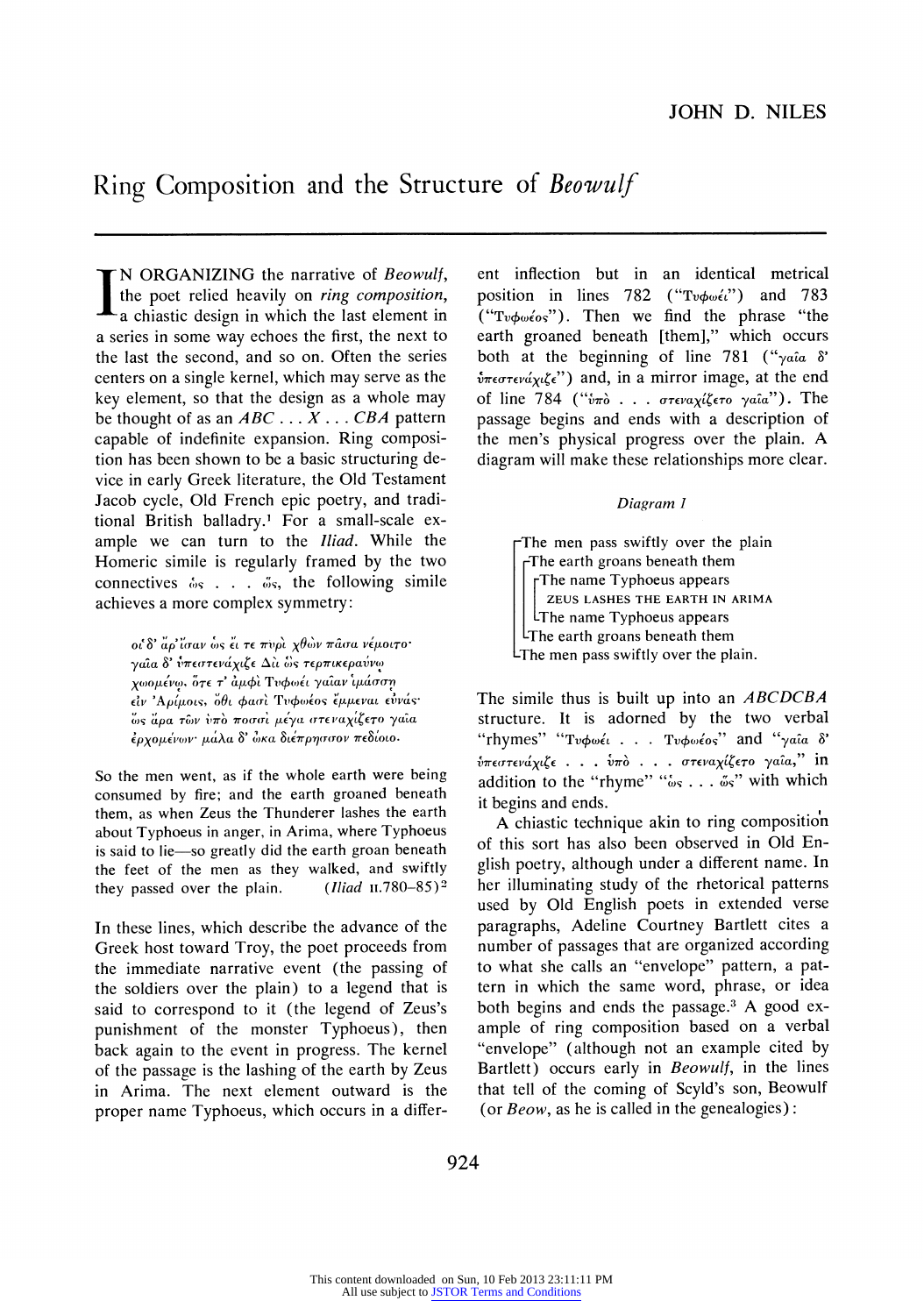framed by the word "son" 'eafera.' Less obvithanks by the word some calculation. (B) disembarcation, (A) journey up from<br>a ring. The second element in the ring is a<br>a ring. The second element in the ring is a<br>composition are identified by Bartlett and by **... The second component in the ring is a** composition are identified by Bartlett and by phrase descriptive of Scyld's son, Beowulf: first constance Highert in their discussions of "doublea ring. The second element in the ring is a **here** is said to be "young in the land" 'geong in **Constance Hieatt in their discussions of "double-** he is said to be "young in the land" 'geong in **Constance Hieatt in their discussions of "double-** envelope" and "tripl geardum' (l. 13a), then he is described as "fa-<br>mous" 'breme' (l. 18a). Third is the equivalent<br>the state of the patternal in the parameters of of the phrase "God sent him as a blessing to the tain additional ways in which the *Beowulf* poet<br>recepts" then Cod sent in as a blessing to the built up his narrative by means of chiastic patpeople" 'pone God sende . . .' (11. 13b-14a) and <sup>built</sup> up his harrative by means of chiastic pat-<br><sup>thin</sup> the low Life is a little 17.<sup>3</sup> Fig. 1.1. Line 1.1. **Fig. 1.1. https://www.patricipality.com/**  $^{\circ}$ him bæs Liffrea  $\ldots$   $^{\circ}$  (ll. 16b-17). The kernel of the passage is the reference to the Danes's long<br>years of misery before the coming of Scyld (ll.<br>the passage is the reference to the Danes's long<br>for attention are the episodes that tell of the mid-<br>night struggle betwe

**THE DANES'S LONG YEARS OF MISFORTUNE**   $\lfloor \frac{L}{2} \rfloor$  God sending a blessing to the people **Phrase** describing Beowulf: "famous"

**As in the example from the Iliad, the poet uses ring composition as a means of traveling from the immediate reality (the Danes under Scyld's son, Beowulf) to an "other," legendary reality, which is used as a point of comparison (the Danes in their previous years of misery), then back again to the present. Ring composition enables the poet to ease into and out of a picture** 

**Exam eafera was after cenned of past terrors. Just as the monster Typhoeus is geong in geardum** bone God sende "chained" between balanced links of transitional geong in geardum bone God sende<br>
folce to frofre; fyrendearfe ongeat<br> **Example 2** verse the Danes's previous sufferings are enfolce to frofre; fyren0earfe ongeat verse, the Danes's previous sufferings are en-<br>
pe hie ar drugon aldorlease closed safely within the envelope of God's mercy.

lange hwile; him bæs Liffrea,<br>
wuldres Wealdend woroldare forgeaf,<br>
Beowulf wæs breme —blæd wide sprang—<br>
Scyldes eafera Scedelandum in.<br>
Scyldes eafera Scedelandum in. verse paragraph. It may be used as a way of **organizing long passages as well, even entire**  To him in time a son was born,<br>young in the land, whom God sent<br>in poems. In *Beowulf* it is a technique of major<br>importance from beginning to end. The poet, in young in the land, whom God sent importance from beginning to end. The poet, in as a comfort to the people; He understood the **fact**, relied so greatly on this sort of patterning a comfort to the people; He understood the **fact, relied so greatly on this sort of patterning**<br>that for him balance and symmetry of thought dire need<br>that for him balance and symmetry of thought<br>they had suffered earlier, lacking a king<br>must have been almost second nature. Of course, they had suffered earlier, lacking a king must have been almost second nature. Of course,<br>
for a long time. Therefore the Lord of life, errain instances of ring composition in the for a long time. Therefore the Lord of life, certain instances of ring composition in the <br>Ruler of glory, granted them worldly grace. **Ruler of glory, granted them worldly grace.** poem might be dismissed as obvious and practi-<br>Beowulf was famous, his name rang widely, cally inevitable. The two sea voyages, for ex-<br>Scyld's son, in the lands of the North. **Solution** 12–19)<sup>4</sup> ample (II. 205–28, 1880b–924), show sym**metrical structure of a sort that could scarcely**  This self-contained verse paragraph clearly is  $(B)$  *embarcation*,  $(C)$  voyage across high seas, 14b-16a). The structure is shown in Diagram 2. **ight struggle between Beowulf and Grendel (ii)**<br>
702b-836), the subsequent feud between Beo-**Diagram 2** *wulf and Grendel's dam (11. 1251–802a),* $\frac{1}{2}$ **and the battle many years later between Beowulf To him a son"** and the firedrake (11. 2200–3136). A close study<br> **F** Phrase describing Beowulf: "young in the land" and these enjodes shows that the *Reowult* noet **Furase describing Beowulf:** "young in the land" of these episodes shows that the *Beowulf* poet  $\Gamma$  God sending a blessing to the people used ring composition not only as a minor rhetor**ical device or an occasional linking tool but as a** Letter the secribing Beowulf: "famous" receptions of giving form to the most important events of his story.<sup>7</sup> events of his story.<sup>7</sup>

### **I. The Fight with Grendel**

**All the preliminary action of the poem (11. 1-702a) leads up to a single event: the hero's hand-to-hand struggle against the manlike monster Grendel. Before the fight begins, Grendel stands for a moment at the door of Heorot and**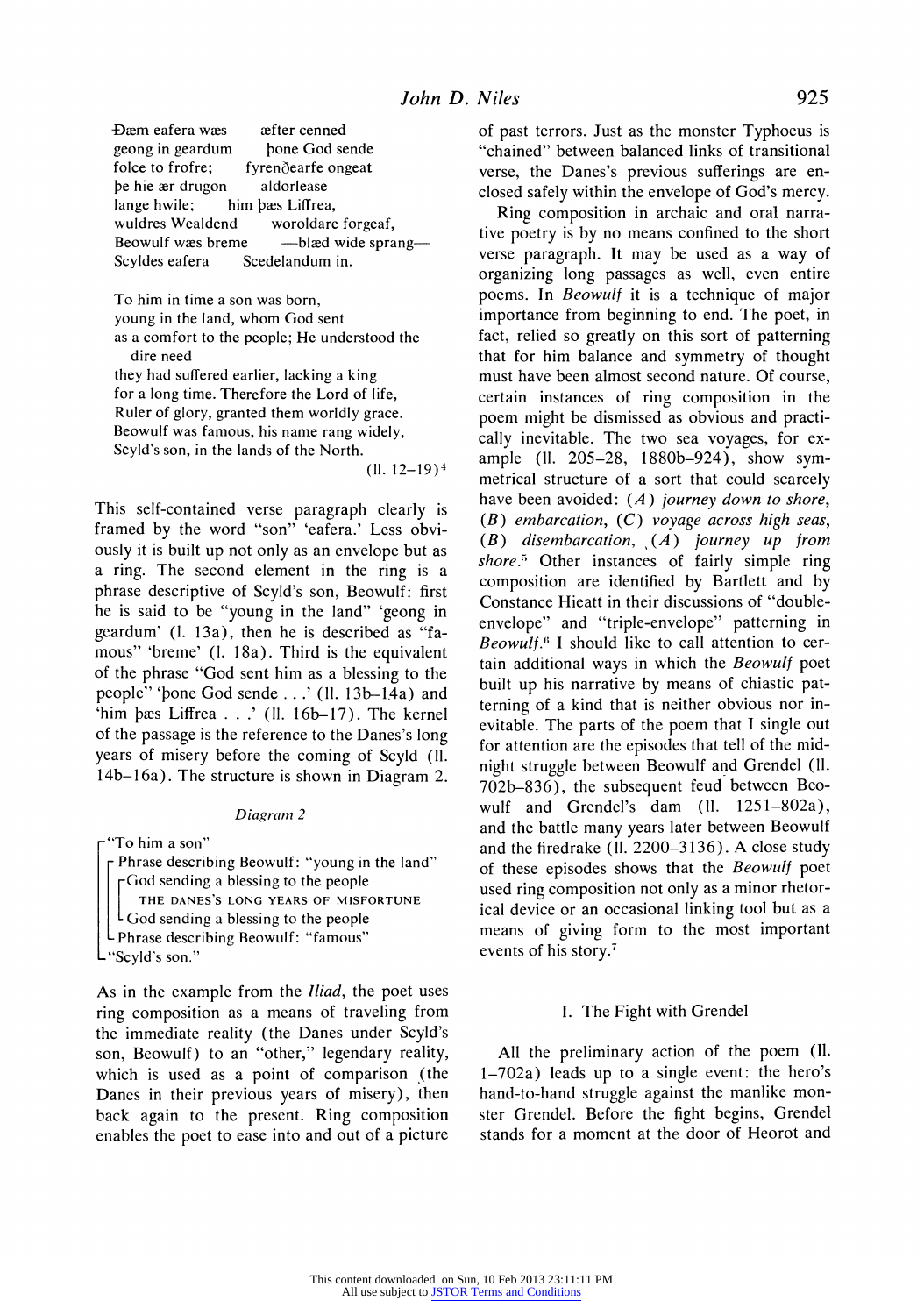**laughs to see his sleeping prey ("then his heart laughed" 'ba his mod ahlog' [1. 730b]). When the fight is over, it is Beowulf who stands at the doors exulting ("he rejoiced in the night's work" 'nihtweorce gefeh' [I. 827b]). The act that initiates the fight-Grendel's devouring of the young warrior Handscioh, even to his feet**  and hands (11. 739–45a)—is balanced later by **Beowulf's similar act of brute physical assimilation in wrenching Grendel's arm from his body. When the monster first grapples with Beowulf, the poet notes the deadly effect of Beowulf's grip on Grendel's hand ("his fingers cracked" 'fingras burston' [1. 760b]) and indicates that the ogre "wished to flee" 'wolde . . . fleon' (1. 755b). Toward the end of the fight the poet reverts to a similar bone-crushing image ("his joints burst" 'burston banlocan' [1. 818a]) and indicates that Grendel "had to flee" 'scolde . . . fleon' (11. 819b-20a). At the climax the poet twice calls attention to the uproar in the hall and to the fear that grips the listening Danes (11. 767-70, 782b-88a). All the details of the fight radiate about a single kernel, the moment of extreme violence when Heorot itself seems about to fall (11. 771- 82a).** 

#### **Diagram 3**

| $\begin{array}{r}\n\textbf{Preliminaries} \begin{cases}\n\textbf{Grendel approaching} \\ \textbf{Grendel rejecting} \\ \textbf{Grendel devouring Handbook}\n\end{cases}\n\end{array}$ |
|---------------------------------------------------------------------------------------------------------------------------------------------------------------------------------------|
|                                                                                                                                                                                       |
|                                                                                                                                                                                       |
| Grendel's wish to flee; "fingers cracked"                                                                                                                                             |
| rUproar in hall; Danes stricken with terror                                                                                                                                           |
| HEOROT IN DANGER OF FALLING                                                                                                                                                           |
| <sup>L</sup> Uproar in hall; Danes stricken with terror                                                                                                                               |
| L"Joints burst"; Grendel forced to flee                                                                                                                                               |
| Grendel slinking back toward fens                                                                                                                                                     |
|                                                                                                                                                                                       |
| $\downarrow$ Aftermath $\left\{\begin{array}{c}$ Beowulf rejoicing<br>Beowulf left with Grendel's arm.                                                                                |
|                                                                                                                                                                                       |

**Formless as the episode might seem at first, thanks in part to a repetitive, stop-and-go narrative movement, which has been described rather generously as "lack of steady advance" (Klaeber, p. lvii), the narrative coheres. Important events align themselves into contrastive pairs that center about the moment of awesome fury when the mead-hall begins to splinter around the two antagonists, whose struggle is still unresolved.** 

## **II. The Fight with Grendel's Dam**

**Longer and more complex than the preceding passage is the account of the events that occur from sunset of the second day until sunset of the third day of the hero's stay in Denmark. The episode centers on the critical fight between Beowulf and Grendel's dam on the floor of the mysterious pool that serves as home for the monsters.** 

**To begin the day Hrothgar, Beowulf, and their companions emerge from their bedchambers and learn of the attack made by Grendel's dam during the night. In a long speech that is admired as one of the beauties of the poem (11. 1321-82), Hrothgar recounts the death of his**  chief thane, *Æschere*, and describes the mon**sters' pool. In a short reply Beowulf expresses his determination to avenge AEschere's death (11. 1383-96). Toward the end of the day these two speeches are answered by another pair, a brief address in which Beowulf reports on his success (11. 1651-76) and Hrothgar's famous homiletic speech on the subject of pride (11. 1700-84). In like manner, the journey of Hrothgar, Beowulf, and their men to the pool (11. 1399-421) is later balanced by the briefly described triumphant return of Beowulf and his men to Heorot (11. 1632-50). On the journey out, the narrow trail taken by the men is de**scribed as an "unknown path" 'uncuð gelad' (l. **1410b); on the return trip, the same route has**  become "known ways" 'cube stræte' (l. 1634a). **Each journey culminates in the image of a sev**ered head—first Æschere's (ll. 1417b-21), then Grendel's (II. 1647–50).<sup>8</sup> When the **Danes and Geats first come to the banks of the pool, they gaze with horror on the blood welling there, the blood of Eschere (11. 1422-23a). After Beowulf has emerged from the mere, the poet again calls attention to the blood staining the water, now the blood of the monsters (11. 1630b-31). Other details echo back and forth in similar fashion: the ceremonious arming of Beowulf in his helm and byrnie (11. 1441b-54) and the swift removal of his helm and byrnie after his return (11. 1629-30a); the hero's solemn farewell before the fight and his comrades' joyous greeting afterward; his descent through serpent-infested waters and his later ascent**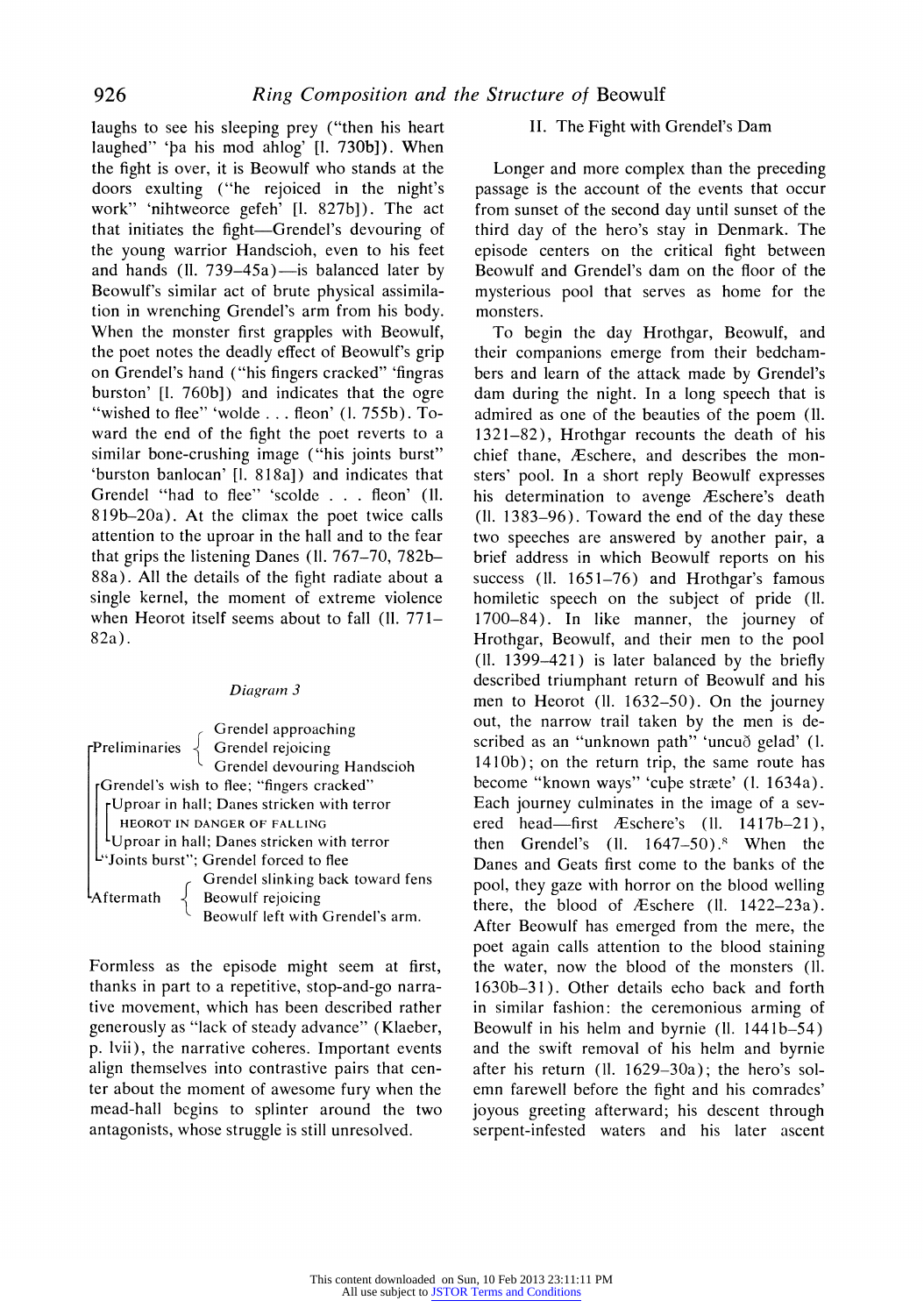**through the same waters, now miraculously "all cleansed" 'eal gefaelsod' (1. 1620b). From first to last, events on the third day in Denmark succeed one another, not haphazardly, but in the order imposed by a sustained narrative intelligence.** 

#### **Diagram 4**

**-Night: attack by Grendel's dam -Dawn: men leaving their chambers S Hrothgar to Beowulf Speeches Beowulf to Hrothgar -Departure from Heorot in a troop landscape: "unknown path"**  ourney to pool<sup>1</sup> detail: *Æschere's head* **-Pool welling with /Eschere's blood -Arming of Beowulf -Farewell to Hrothgar -Descent through infested waters FIGHT IN DEPTHS OF POOL -Ascent through cleansed waters -Greeting by Geats -Disarming of Beowulf -Pool welling with Grendel's blood**  L<sub>Journey</sub> from pool  $\begin{cases} \text{ landscape: "known ways"} \\ \text{detail: Grendel's head} \end{cases}$ **-Arrival at Heorot in a troop C Beowulf to Hrothgar Expeeches** | Hrothgar to Beowulf **-Sunset: men returning to chambers -Night: uneventful.** 

**Certain correspondences noted in the preceding diagram are admittedly of little consequence. If, for example, the hero survives his descent through the waters of the pool, he may be expected to swim back up; if he journeys overland from Heorot to the pool, he may be expected to return. All the same, the consistency and the detail with which events after the fight resonate with earlier events appear to be special characteristics of the Beowulf poet's style. Little patterning of this sort is to be observed, for instance, in the corresponding episode of Grettir's Saga (Chs. lxv-lxvi), in which the story is nearly linear in its development. In Beowulf, few narrative events stand alone; most seem linked to other events in a complex network of interrelationships. Equally characteristic of the poet's**  **style is the way in which thesis is answered by antithesis. The horror of the second night in Heorot is answered by the calm of the third; solemn farewells are answered by joyful greetings; the once infested waters become miraculously cleansed. Rarely in Beowulf is an event repeated in the same terms and with the same emotional coloring. More often, one event is balanced by another that resembles it in certain respects but differs in others. Between the midnight attack of Grendel's dam and Beowulf's triumphant return from the pool, events seem clouded. Fear of the unknown hangs over all, making even familiar paths look weird and unknown. After the fight, events seem to take place in the clear light of the sun.** 

#### **III. The Fight with the Dragon**

**Less elegant in its patterning, though in some ways still more interesting, is the third great episode, the story of the aged Beowulf's fight against the firedrake. Apart from certain transitional lines that summarize some of the chief events of the preceding years (11. 2200-10a, 2354b-96), this story occupies the whole of**  Part **II** of the poem up to the final fit (II. 2200– **3182). Although any structural scheme that claims to account neatly for all the events in this part of the poem would be an oversimplification, the episode does not lack form. In this sectionthe loftiest and most magnificent of the poemspeeches, journeys, allusions to Swedish-Geatish hostilities, and references to the splendor of the dragon's hoard are ranged in complementary pairs about the scene of the hero's final combat and death (see Diagram 5 on p. 928).** 

**Although the fight itself and its immediate aftermath (11. 2550-845a) are recounted in linear fashion, this kernel episode too reveals the Beowulf poet's tendency toward stylization and patterning. Three times the dragon attacks before Beowulf and his young kinsman Wiglaf cut him down (see 11. 2569, 2669-70, 2688); three times the wounded king speaks before he dies (11. 2724-51, 2792b-808, 2813-16). Framing this central episode like a pair of trumpet calls are two speeches that express in brief the code of conduct on which both Beowulf and**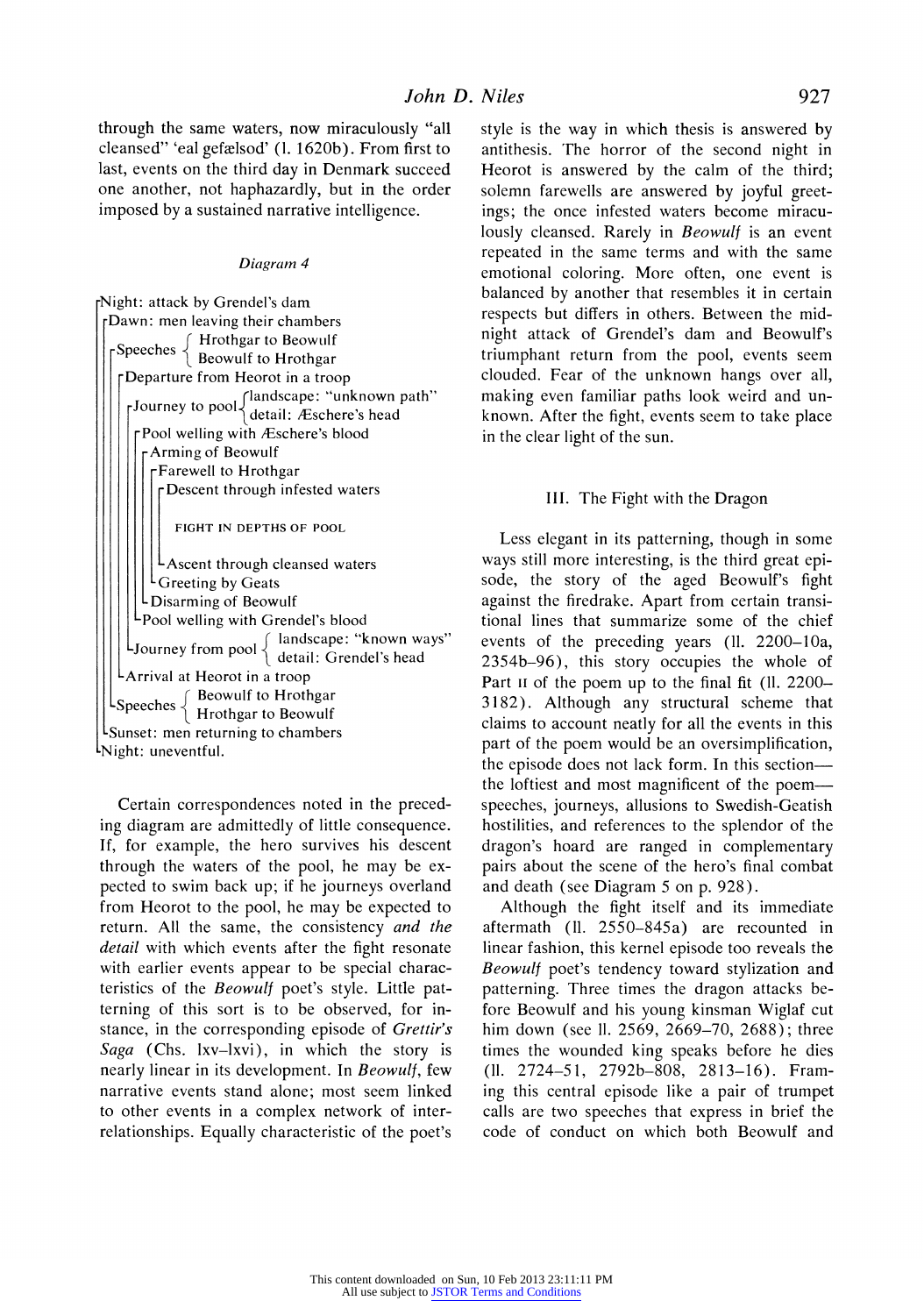### **Diagram 5**

**Rifling of barrow by unnamed Geat**<br>  $\begin{bmatrix} \text{description of contents} \end{bmatrix}$ The hoard  $\begin{cases}$  description of contents  $\text{``lay of the last survive"} \end{cases}$ **Dragon's night attack; Beowulf's response -Journey to barrow by thirteen Geats -Long speech by Beowulf: Swedish-Geatish hostility (11. 2425-509) -Short heroic speech of Beowulf (11. 2510-37) -Beowulf's approach to the barrow SLAYING OF DRAGON; BEOWULF'S DEATH -Geats' approach to the barrow -Short heroic speech of Wiglaf (11. 2862-91) "Messenger's prophecy": Swedish-Geatish hostility (11. 2900-3027) -Journey to barrow by main body of Geats description of contents**  L<sub>The hoard</sub> speech of Wiglaf, a last survivor

**-Rifling of barrow by eight Geats.** 

**Wiglaf have based their actions. In the first of these, Beowulf addresses his comrades and kinsmen for the last time and affirms in emphatic words his intention to live and die by the heroic ideal:** 

> **Ic mid elne sceall**  gold gegangan, oððe guð nimeð,<br>feorhbealu frecne frean eowerne! feorhbealu frecne

**With my daring I shall**  win the gold, or cruel and deadly<br>battle will take your lord! (Il. 2535b–37) battle will take your lord!

**The second speech is Wiglaf's. In equally emphatic words, it concludes with a reproach to the same comrades and kinsmen, men who in the meantime have been found conspicuously lacking in the stuff of heroism:** 

> **Dea) bi 6 sella**  eorla gehwylcum bonne edwitlif!

**Death is better for any man than a life of shame! (11. 2890b-91)** 

**Framing these two speeches, in turn, are two longer ones alluding to long-standing Swedish-** **Geatish hostility, which threatens to erupt again into war. The first of these Beowulf addresses to the Geats (11. 2425-509); the second, the "messenger's prophecy," is spoken by an unnamed Geat who is given the gloomy task of bearing the news of the fight to his countrymen (11. 2900-3027). The dangers of war, which had seemed hypothetical, now are both real and immediate, and the messenger depicts them with grim precision:** 

**Fordon sceall gar wesan**<br>monig morgenceald **mundum** bewu **monig morgenceald mundum bewunden,**  hæfen on handa, nalles hearpan sweg<br>wigend weccean, ac se wonna hrefn ac se wonna hrefn<br>fela reordian, fus ofer fægum<br>earne secgan, **hu him at ate speow,**<br>**if** was reafode. benden he wið wulf

**Therefore many a cold morning the spear shall be hefted up high in the hand. No sound of the harp will wake the warriors, but the dark raven will cry out eagerly over doomed men, will call to the eagle how he fared at the feast when he and the wolf rifled the slain. (11. 3021b-27)** 

**As in the account of the second great fight, pairs of journeys frame the period of combat, but here the movement is all toward the scene of carnage and none of it away. First Beowulf sets out for the dragon's barrow with twelve chosen Geats (11. 2401-13a); later he leaves his companions and approaches the barrow alone (11. 2538-41). After the fight, first a small band of Geats draws near the spot where Wiglaf is trying vainly to revive Beowulf with water (11. 2845b-52a); later the main body of Geats approaches to gaze on the dead dragon and the dead king (11.3030b-46).** 

**In the episode of the dragon fight, as in other parts of the poem, ends and beginnings are intertwined. The initial account of the dragon's hoard (11. 2231b-70a) finds a counterpart in the later description that introduces the theme of a charm or curse laid on the treasure (11. 3047-57). In each passage the poet dwells with evident delight on the splendor of the hoard: the rings and cups plated with gold, the swords, the helms, the byrnies. After the later description, the rifling of**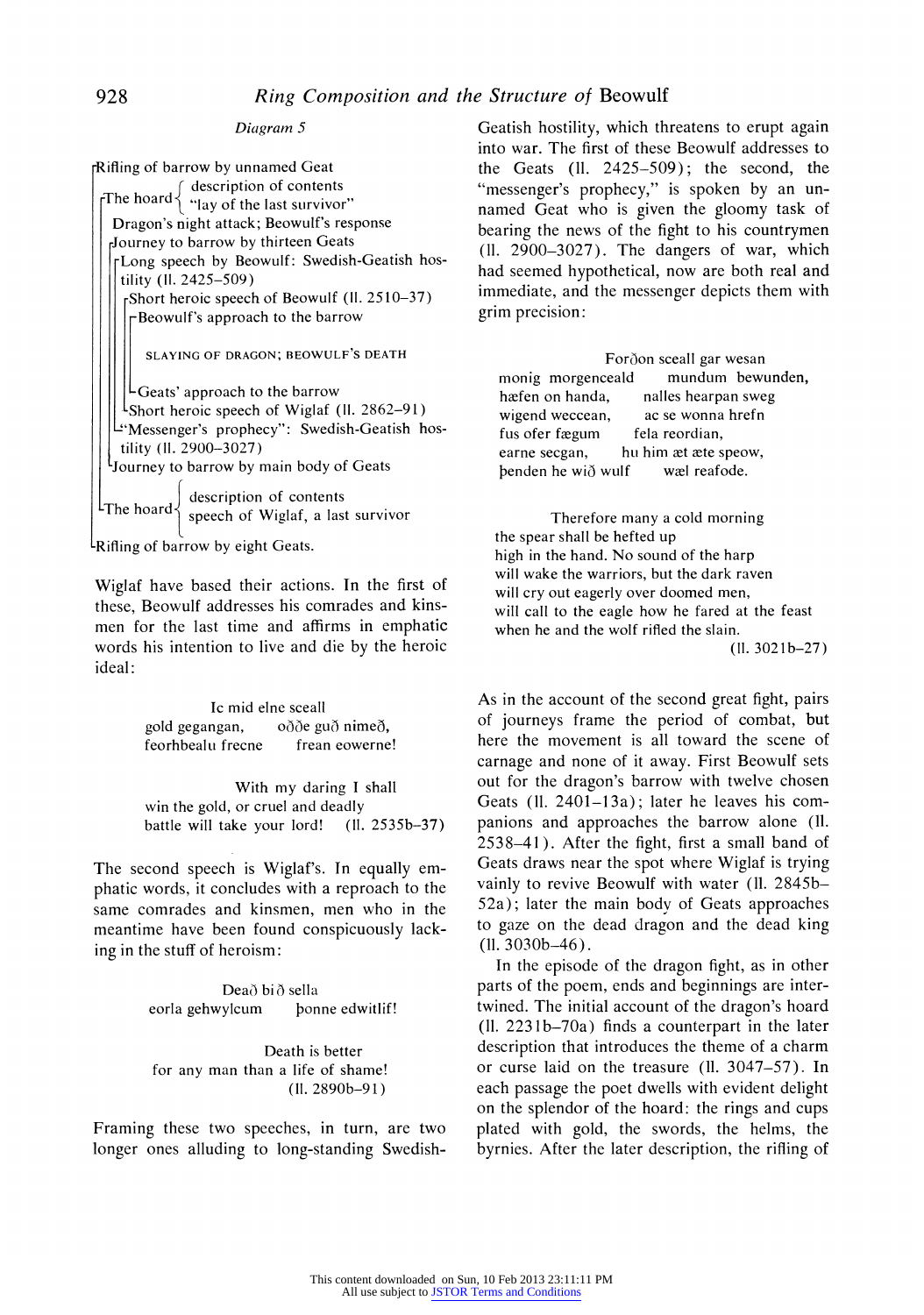**the barrow's treasures by eight chosen Geats (11. 3120-36) answers to the event that set this episode in motion, the rifling of the barrow by an unknown fugitive. Even the "lay of the last survivor" (11. 2247-66), the celebrated digression in which the last survivor of an ancient tribe is depicted in the act of bequeathing his tribe's treasures to the earth, has an analogue, Wiglaf's solemn address to his fellow Geats as they stand over their dead king (11. 2864-91). This is the last speech in the poem, and it is heavy with the melancholy tone that has been sounded throughout this episode. Its speaker has more than a little in common with the speaker of the earlier "lay."9 Wiglaf, too, is a last survivor, as Beowulf makes clear in his final speech: "You are**  the last of our tribe, the Waegmundings" 'pu eart endelaf usses cynnes, / Waegmundinga' (II. endelaf usses cynnes, / Wægmundinga' **2813-14a). He too has lived to see the death of his former lord. He stands gazing on the same treasure that the last survivor had held so lovingly, and he buries it "as useless to men as it had been before" (1. 3168). The last survivor witnessed the breakup of a kingdom. Wiglaf fears the same fate for the Geats. Between the speech of the last survivor and Wiglaf's concluding speech, between the first rifling of the treasure and the last, there is little advance in tone. The same sense of impending doom hangs over all, and in the scene of Beowulf's death this doom becomes reality.** 

**In the main, we may conclude, Beowulf consists of three major episodes of different length and complexity, each one of which shows ring patterning. The question remains, How are these three episodes articulated into a single coherent story of epic length?** 

**If the reader does not become lost in the many byways of the narrative, its large-scale symmetry of design will be evident: (A) introduction, (B) fight with Grendel, (C) celebrations, (D) fight with Grendel's dam, (C) celebrations, (B) fight with dragon, (A) close. The three great fights that constitute the main body of the poem are separated by two substantial interludes in which the hero's triumphs are celebrated with gifts, feasting, and songs and speeches alluding to legendary heroes: Sigemund and Fitela, Finn and Hengest, Heremod, Ingeld, Offa (11. 837-1250, 1651-2176). Surrounding** 

**the whole-enveloping it in the wraps of eternity, as it were-are passages of opening and closing that look deep into the past, in the story of Scyld, and far into the future, in the dark forebodings of the "messenger's prophecy" and in the building of a barrow for the dead king, to stand ever after as a reminder to his people (1. 2804). In the grand design as well as in its parts, events answer to one another. The poem ends where it begins, with a eulogy for a dead king. And before and after these eulogies? Stories of the kings' funerals. In a way too consistent to be the result of chance, events in the poem's gradual unfolding find a reply in events from the poem's gradual close. While these events are like one another in some ways, they are antithetical in others. Scyld is an ideal king, for example, but preeminently a king of war and conquest. Beowulf, an equally ideal king, is renowned for his keeping of the peace: of all worldly kings he is "mildest of men" 'manna mildust' and "most gracious to his people"**  'leodum liðost' (1l. 3181-82). The fight with **Grendel is the young Beowulf's first great test, a test that he meets with extraordinary courage and strength. The moment the hero puts his hands on Grendel, the joyful outcome of the fight is no longer in doubt. The fight with the dragon is the aged Beowulf's last test, one that he meets with almost superhuman fortitude. In this fight, the narrator's frequent and all too clear asides (11. 2341b-44, 2419b-24, 2511a, 2589-91a, and 2725b-28) impress on the audience the dark end that is drawing near.** 

**Diagram 6 summarizes the chief correspondences that knit the poem together. Most of them are obvious. Others, less obvious, appear with equal force when we reflect on them. Hrothgar's command to build Heorot, for example (11. 67b-76a), has a parallel in Beowulf's request to have his barrow built (11. 2802-08). Each edifice, adorned with gold in magnificent quantities, is to "stand high" 'hlifade' (1. 81b) 'hlifian' (1. 2805a) over the surrounding countryside, a monument to future generations of the glory of the past. Each is given a special name: "Heorot," "Biowulfes beorh," and each has its own special light: Heorot "shone" 'lixte' (1. 311a), and the barrow will be "bright" 'beorhtne' (1. 2803a). In fire the hall is to meet its end (11. 82b-83a); in fire the dead**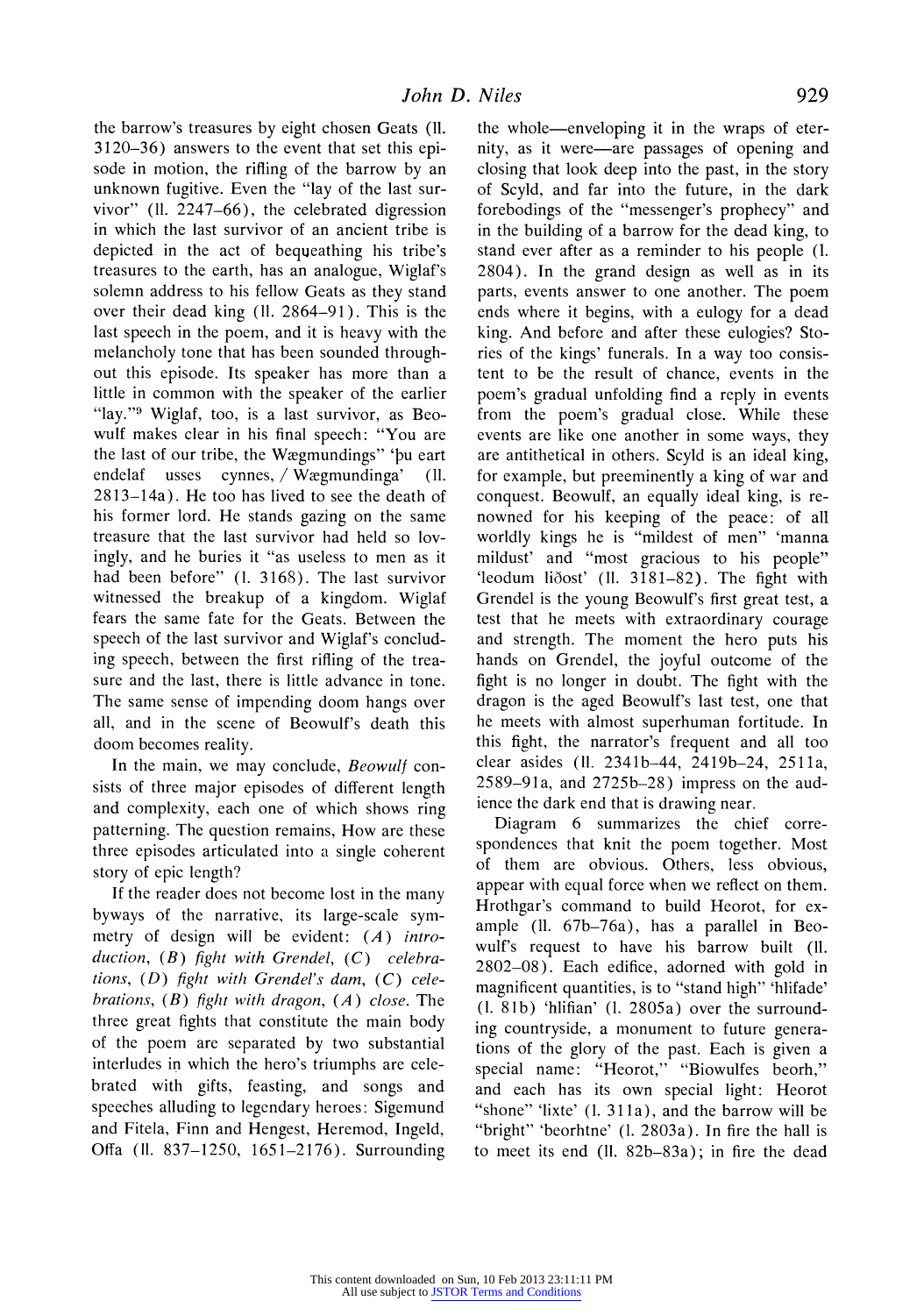**930** 

**king is layed in the barrow (11. 3137-55). Heorot echoes with the song of creation (11. 90b-98), and over the barrow is heard the lamentation of the Geats (11. 3148b-55a).** 

#### **Diagram 6**

| A. Panegyric for Scyld<br>B. Scyld's funeral<br>C. History of Danes before Hrothgar<br>D. Hrothgar's order to build Heorot                                                                        |
|---------------------------------------------------------------------------------------------------------------------------------------------------------------------------------------------------|
|                                                                                                                                                                                                   |
| First fight<br>First fight<br>First fight<br>First fight<br>Greeting by hosts<br>$\left\{\n\begin{array}{c}\n\text{Hrothgar} \\ \text{Unferth} \\ \text{Wealhtheow}\n\end{array}\n\right\}$       |
| Fight with Grendel (see Diagram 3)                                                                                                                                                                |
| Finterlude (Great banquet, nightfall)                                                                                                                                                             |
| Second fight<br>Second fight<br>$\begin{cases} \text{Greand's} \\ \text{atack} \\ \text{Eight with Grendel's } \text{Dam} \\ \text{Diagram 4} \end{cases}$                                        |
| Banquet, nightfall<br>$\left\{\begin{matrix} \text{parallel} \\ \text{Farewell to hosts} \\ \text{Sea voyage home} \\ \text{Re}( \text{Pose}^{-1}) \end{matrix}\right\}$<br>Reception in Geatland |
| Third fight $\left\{\begin{array}{c} \text{Dragon's unexpected night attack} \\ \text{Fight with Dragon (see Diagram 5)} \end{array}\right.$                                                      |
| Epilogue<br>C. History of Geats after Beowulf<br>Epilogue<br>B. Beowulf's funeral<br>A. Eulogy for Beowulf.                                                                                       |

**To a remarkable extent, the structure of Beowulf may be described in terms of a series of major and minor pairs. The two great parts of the poem, the parts that together make up Tolkien's "balance" and "opposition of ends and beginnings,"'0 are the largest pair. Another contrasting pair consists of the Grendel fight and the dragon fight. Somewhat smaller in magnitude are the sea voyages to and from Denmark. Smallest of all are minute echoes of diction, such**  as "known ways" 'cube stræte' (1. 1634a) and "unknown path" 'uncud gelad' (l. 1410b), ech**oes that ring too clear to be fortuitous. Many of** 

**these correspondences, both great and small, converge on a single narrative event of great intensity: the hero's struggle against Grendel's dam in the depths of the monsters' pool. The choice of this event as the structural center of the epic is not casual. It is at this point in the narrative that the young hero Beowulf has his closest brush with death; he is in fact given up for dead by the Danes, who think that the blood welling to the surface of the pool is his. Insofar as Beowulf is marked out as "a mythical figure of death and resurrection," as Albert B. Lord has**  maintained,<sup>11</sup> it is here that he can be said to **suffer symbolic death. Thereafter the hero returns to his native land to take his rightful place in society as a mature and respected adult. Readers of the Odyssey will note a curious and appropriate parallel between the ring structures of these two poems. As both Germain and Whitman have observed,12 the adventure that forms the kernel of the story of Odysseus' wanderings (Bks. ix-xII) is the Nekyia, the tale of the hero's journey to the land of the dead. The corresponding event of the Aeneid will leap to mind at once: Book vi, Aeneas' descent to the underworld to consult the shades of the dead. Like Homer and Vergil, the Beowulf poet had the narrative genius to develop his story around its point of greatest mystery. In doing so, he called to mind the greatest story of Christendom as well. By repeatedly associating Grendel and his dam with the creatures of hell,13 he presents Beowulf's descent in terms that call to mind Christ's legendary harrowing of hell, as recounted in the apocryphal Gospel of Nicodemus.'4 Such echoes may have been unintentional, of course. There is no way of knowing if the narrator was consciously alluding to Christ's descent into hell, although he evidently drew on traditional Christian conceptions of hell, such as those underlying the description in the seventeenth Blickling homily.15 Vergilian in**fluence in the poem is problematical,<sup>16</sup> and di**rect Homeric influence can be ruled out. In developing a narrative that has points in common with certain critical parts of the Odyssey, the Aeneid, and the Christ story, the author may have been unconsciously drawing on the same age-old folk traditions (or the same psychic depths) that inspired Homer, Vergil, and the early disseminators of the Christ myth. All that**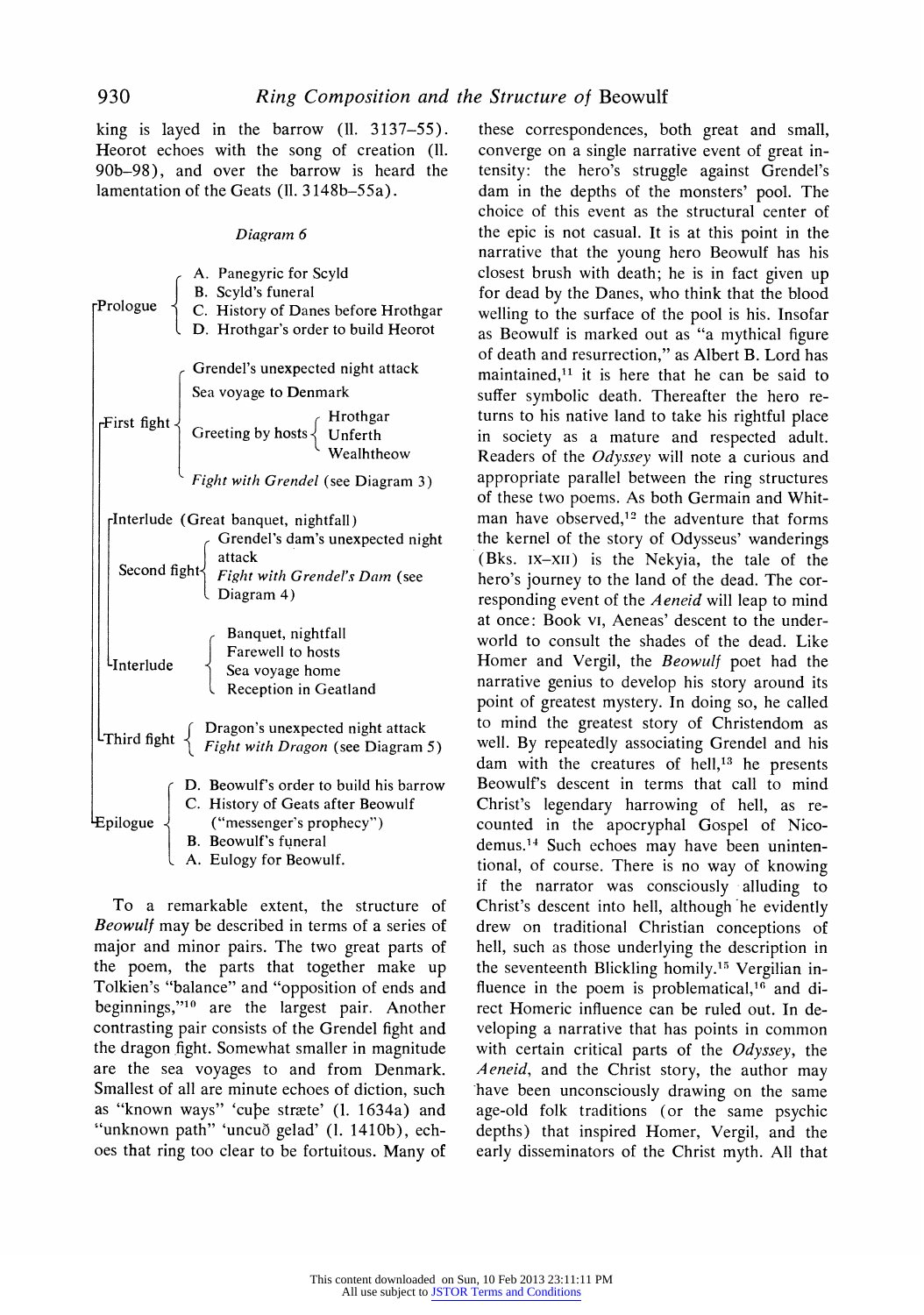**we can say with confidence is that to an audience familiar with these mythically cognate materials, such associations between Beowulf and other legendary heroes are an appropriate means of enriching the poem. Thanks largely to the way in which it centers on a complex of events that resonate deeply with famous stories of the past, Beowulf is transformed from what it might have been-a fairly straightforward tale of the deeds of a good man-into a work of superb psychological and mythic suggestiveness.** 

**Far from having been an unskilled compiler of separate tales, the Beowulf poet appears to have been endowed with a keen (although always flexible) sense of narrative form. His epic develops in a leisurely manner, as events in the poem's gradual beginning eventually find their equivalents in the poem's gradual close, so that the work as a whole has the solidity and grace of a well-planned piece of architecture. Beowulf is no mere collection of "fabulous exploits redolent of folk-tale fancy" (Klaeber, p. xii). It is no sightless narration, nor is it a clumsy joining of two tales.17 It is a finely wrought epic poem. Its chief materials may be highly disparate, but in his ordering of these materials the poet shows his mastery of the art of relating a long, cohesive verse narrative.** 

**Several important questions remain.18 What aesthetic effect would the patterning in the structure of Beowulf have had on an audience of Anglo-Saxons listening to the poem? And what is the aesthetic effect of such patterning on a person reading the poem today?** 

**Assuming that the poem was composed for oral presentation,'" one might think that an audience of Anglo-Saxon monks or thanes could hardly have been cognizant of the poem's closeknit design. If the poem was recited during a single evening, how could listeners have held the Scyld episode in mind until the poet reached Beowulf's funeral? How or why would they be thinking of Grendel at the time of the dragon's attack? If the performance was drawn out over several sittings, the audience's perception of patterning would be yet more faint. All the same, one suspects that the patterned structure of Beowulf would not have been wholly without aesthetic effect. No concern is purely structural; one cannot conceive of structural phenomena in literature that are devoid of aesthetic implica-**

**tions. To the question of whether or not Homer's audience could possibly have caught the signs of such "fearful symmetry" in the Iliad, Cedric Whitman replies as follows:** 

**The human mind is a strange organ, and one which perceives many things without conscious or articulate knowledge of them, and responds to them with emotions necessarily and appropriately vague. An audience hence might feel more symmetry than it**  could possibly analyze or describe.

**An audience of Anglo-Saxons listening to a recital of Beowulf might well have had certain definite, though unarticulated, expectations about the proper way of conducting such an epic song. Among these may have been the expectation that in a well-wrought tale no one narrative event would stand alone; no event would be thought of as random or isolated, without antecedents or consequences. The story of the coming of Scyld, for example, might have set up certain expectations that would not have been satisfied until the singer came to tell of the passing away of Beowulf. The story of the young hero's rout of Grendel, a monstrous creature whose eyes blaze like fire, who has been ravaging a king's hall in midnight attacks, and who reminds one of the walking dead, might likewise have set up expectations that would not have been satisfied until the poet sang of the hero's last fight against the dragon, a more terrible creature still, whose mouth breathes fire, who has razed a royal hall in a midnight attack, and who comes with the inexorability of death itself. The probability that such expectations would have been unconscious makes them no less real.20** 

**To the modern reader-able as he is to review the text in detail, comparing event with event,**  speech with speech, and word with word-the **poem has a readily apparent symmetry of design that exerts a clear aesthetic effect. In Beowulf, it would appear, human success and human failure are conceived of as an inseparable pair. As in other poems of the Anglo-Saxon corpus,21 joy does not occur apart from sorrow, creation apart from dissolution, human success apart from human failure. The founding of the Scylding dynasty is answered in time by the tribal dissolution facing the Geats. AEschere's head demands Grendel's. Heorot gives way to flames, and in its**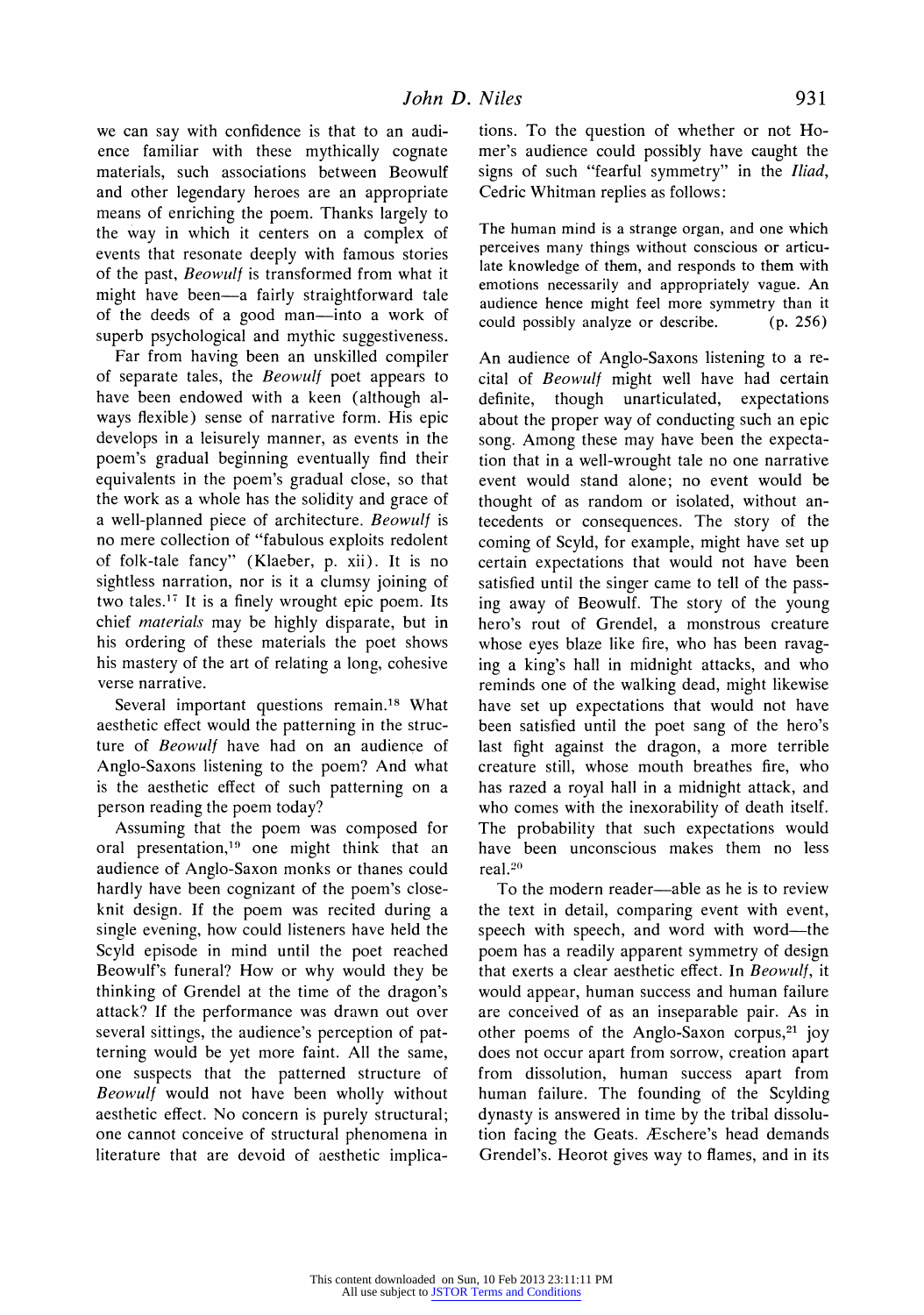**place stands a barrow. In Beowulf, as Joan Blomfield has pointed out so ably, there is no simplistic development of either character or plot. In a tale such as this "the concluding affairs must be implicit in the beginning," as one is made to see "the ever-present identity of seed in fruit and fruit in seed."22 John Leyerle has put the matter more pessimistically:** 

**The sudden reversals inherent in the structure . . . give to the whole poem a sense of transience about the world and all that is in it. ... With each reversal the elegiac texture is tightened, reminding one of impermanence and change, extending even to the greatest of heroes, Beowulf. ... A bright and golden age of a magnanimous man vanishes, even as it seems hardly to have begun. (pp. 14-15)** 

**The dominant mood created by this recurrent play of joy against sorrow, creation against dis-** **solution, may strike some readers as fatalistic, and it may well be; but if so, the poem's fatalism stems from a realistic understanding of the limits that bound earthly success. The Beowulf poet seems to have lived enough of life to appreciate the awful ease with which time and an indifferent fate blot out even 'the most glorious of human achievements. Possibly the realistic fatalism of Beowulf may be the melancholy of a poet who was looking back on a former heroic age whose virtues he admired intensely. Possibly -more plausibly, it seems to me-such fatalism is an innate part of the heroic view of life. Whatever the explanation, the poem has power to move, and that is its reason for being.23** 

# **University of California Berkeley**

# **Notes**

**1 See W. A. A. van Otterlo, Untersuchungen iiber Begriff, Anwendung und Entstehung der griechischen Ringkomnposition, Mededelingen der Nederlandsche Akademie van Wetenschappen, Afdeling Letterkunde, NS 7, No. 3 (Amsterdam: Noord-Hollandsche Uitgevers Maatschappij, 1944); "Eine merkwiirdige Kompositionsform der alteren griechischen Literatur," Mnemosyne, 3rd ser.. 12 (1944), 192-207; and De Ringcomzpositie als Opbouwprincipe in de epische Gedichten van Homierus, Verhandelingen der Koninklijke Nederlandsche Akademie van Wetenschappen, Afdeling Letterkunde, NS 51, No. 1 (Amsterdam: Noord-Hollandsche Uitgevers Maatschappij, 1948). Cedric Whitman develops and refines Otterlo's methods of structural analysis in his book Homer and the Heroic Tradition (Cambridge: Harvard Univ. Press, 1958), pp. 87-101, 249-84, 287- 90, and the chart at the end of the book, as does Julie Haig Gaisser in "A Structural Analysis of the Digressions in the Iliad and the Odyssey," Harvard Studies ini Classical Philology, 73 (1969), 1-44. See also my note "On the Design of the Hymn to Delian Apollo," forthcoming in Classical Journal, 75 (1979-80). For examples of the extension of similar methods of analysis to literatures other than early Greek, see Michael Fishbane, "Composition and Structure in the Jacob Cycle (Gen.**  25:19-35:22)," Journal of Jewish Studies, 36 (1975), 19-32; John D. Niles, "Ring-Composition in La Chanson de Roland and La Chançun de Willame," Olifant, **1 (Dec. 1973), 4-12; and David Buchan, The Ballad and the Folk (London: Routledge, 1972), pp. 87-144, 230.** 

**2 D. B. Monro, ed., The Iliad, 5th ed. (Oxford: Oxford Univ. Press, 1963). The translation is my own.** 

**:; Bartlett, The Larger Rhetorical Patterns in Anglo-Saxon Poetry, Columbia University Studies in English and Comparative Literature, No. 122 (New York: Columbia Univ. Press, 1935), pp. 9-29. Bartlett cites the following lines from Beowulf as exhibiting envelope patterning of a simple or complex sort: 11. 115-25, 129-93, 237-57, 491a-646a, 767-70, 837-924, 1063- 162a, 1323b-29, 1384b-89, 1425-41a, 1441b-72, 1591- 622, 2247-66, and (depending on the emendation**  "næfne" for "næs he" in 1. 3074b) 3051-75. On enve**lope patterning, see also Constance B. Hieatt, "Envelope Patterns and the Structure of Beowulf," English Studies in Canada, 1 (1975), 249-65. In developing Bartlett's mode of analysis, Hieatt pays close attention to the echoing of isolated words. She thus disregards Bartlett's warning that "the mere repetition of a phrase or phrases within the space of ten or twenty or a hundred lines does not suffice to establish the presence of what is here called the Envelope pattern. The group of verses must be a real group to the mind of the reader as well as to his ear and eye" (Bartlett, p. 9). And again: "It must not be forgotten that perfect verbal agreement without content unity does not constitute an Envelope pattern. Repetition alone is, as group pattern, almost meaningless" (Bartlett, p. 24). On mere verbal echo in Beowulf, see J. O. Beaty, "The Echo-Word in Beowulf with a Note on the Finnsburg Fragment," PMLA, 49 (1934), 365-73. Another recent study of structural patterning in Beowulf is David R. Howlett, "Form and Genre in Beowulf," Studia Neophilologica, 46 (1974), 309-25 (esp. pp. 318-25). Howlett attempts to identify a number of examples of thematic envelopment in Beowulf. In his close attention to the line numeration of the text**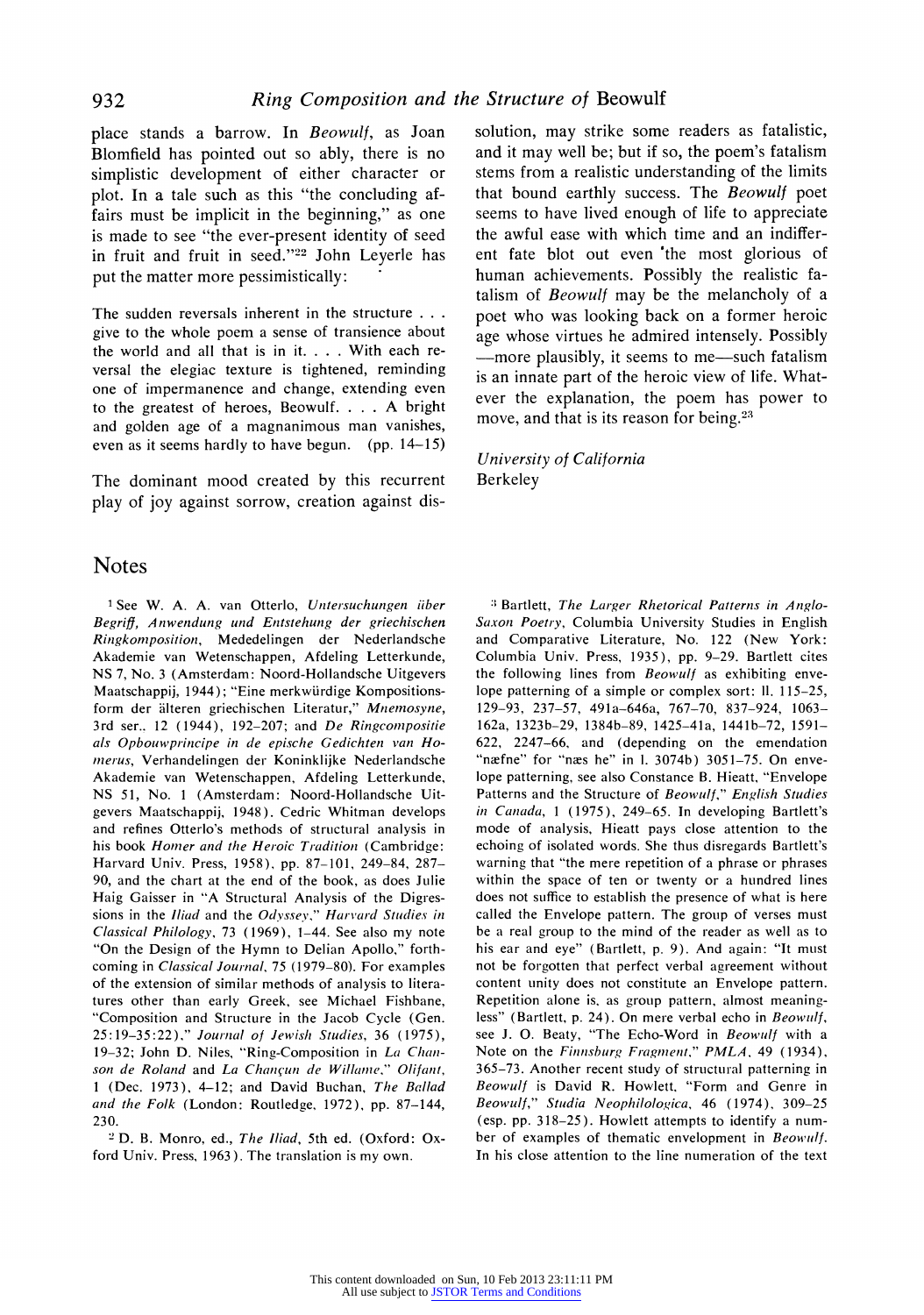**and to the division of the text into numbered fits, he appears to be influenced by the numerological analyses of Thomas E. Hart, "Ellen: Some Tectonic Relationships in Beowulf and Their Formal Resemblance to Anglo-Saxon Art," Papers on Language and Literature, 6 (1970), 263-90, and "Tectonic Design, Formulaic Craft, and Literary Execution: The Episodes of Finn**  and Ingeld in Beowulf," Amsterdamer Beiträge zur **alteren Germnanistik, 2 (1972), 1-61. Space does not permit a review of the dangers attendant on the numerological analyses of medieval texts, but it should be borne in mind that, unlike the fit divisions, the line numeration of Beowulf is a modem invention. In the manuscript, as in all Old English poetic manuscripts, the lines are written not separately but continuously, like prose. In view of the lacunae in the text, furthermore, the modern lineation of the poem seems rather problematical. A more recent and more successful attempt to find structural symmetry in an Old English**  poem is Earl Anderson, "Cynewulf's Elene: Manu**script Divisions and Structural Symmetry," Modern Philology, 72 (1974), 111-22. One further article on this subject appeared after the present paper was completed, and I can do little more than call attention to it here: H. Ward Tonsfeldt, "Ring Structure in Beowulf," Neophilologus, 61 (1977), 443-52. Although his methods of analysis are similar to my own and to those of Hieatt and Howlett, Tonsfeldt does not cite either of their studies or my "Ring Structure in Beowulf and in Oral Poetry," the chapter of my doctoral dissertation on which this article is based (see "Aspects of the Oral Art of Beowulf: A Comparative Investigation," Diss. Univ. of California, Berkeley, 1972, Ch. v, pp. 154-90). After analyzing the ring structure of 11. 129b-49a, 237- 70, 1017-168, 1885b-924, 2355-72, and 2426-512a, Tonsfeldt concludes that "the poet does not use ring structure consistently enough or determinately enough to justify any very extensive claims" (p. 452).** 

**4 All references to the text of Beowulf are to Frederick Klaeber, ed., Beowulf and the Fight at Finnsburg, 3rd ed., with 1st and 2nd supps. (Lexington, Mass.: Heath, 1950). Diacritical marks are omitted, and all translations are my own.** 

**: For a discussion of the symmetry of the two sea voyages see my "Aspects of the Oral Art of Beowulf." pp. 59-60 and 167-70; Lee Carter Ramsey, "The Sea-Voyages in Beowulf." Neuphilologische Mitteilungen, 72 (1971), 51-59: and Tonsfeldt, p. 445.** 

**; Bartlett. pp. 19-22; Hieatt, pp. 250-51, 254-56, 258-59, and the diagram on p. 260; and Howlett, diagram on p. 324.** 

**<sup>7</sup>It may be useful to relate my concerns in this essay to those of John Nist. "The Structure of Beowulf,"**  Papers of the Michigan Academy of Science, Arts, and Letters, 43 (1958),  $307-1 \rightarrow$  Thomas E. Carrigan, **"Structure and Thematic Development in Beowulf."**  Proceedings of the Royal Irish Academy, 66 (1967), **Sec. C. pp. 1-51: and John Leyerle, "The Interlace**  Structure of Beowulf," University of Toronto Quarterly, **37 (1967), 1-17. All three authors find evidence of detailed structural parallelism and balance in the poem.** 

**Nist shows how certain themes (such as "Grendel motifs" or "details of Beowulf's life") recur in a complex and apparently meaningful sequence, which he calls "spiral" design. Carrigan analyzes the poem into a discrete number of fit groupings and shows how they balance one another thematically. In addition, he shows that one such grouping (covering the events of the dragon fight) has a similar balanced structure on a smaller scale. Leyerle points out how certain individual themes (e.g., the Frisian raid, monsters, or women as the bond of kinship) interweave with one another in a manner that he finds analogous to the interlace design characteristic of much Anglo-Saxon art. Of the three studies Leyerle's seems to me the most rewarding, and yet both his and Nist's methods of analysis are open to the objection that the recurrence of certain themes in Beowulf is in itself of little significance. In such a long and complex work, some themes are bound to recur. What one wants to know is, Is there a meaningful pattern to this recurrence? Leyerle would say yes, but he does not identify this pattern except in general terms. My essay might be regarded as an attempt to supplement Leyerle's case for the interlaced structure of Beowulf by reference to the specific structure of the hero's three great fights. From this point of view, ring composition (like parallel composition) might be looked on as one special type of interlace design.** 

**S On the interplay between AEschere's head and Grendel's, see Hieatt, p. 257, writing in response to Stanley B. Greenfield, The Interpretation of Old English Poems (London: Routledge, 1972), pp. 58-59.** 

**) See, in addition, Christopher Knipp, "Beowulf 2210b-2323: Repetition in the Description of the Dragon's Hoard," Neuphilologische Mitteilungen, 73 (1972), 783, and Carrigan, p. 44. In Fig. 2 of a plate appended to the end of his essay, Carrigan diagrams his conception of the design of the dragon fight (11. 2221- 3182), with particular reference to speeches before and after the fight, to the roles of Wiglaf and of the last survivor, and to allusions to Beowulf's peaceful reign; see also Carrigan, pp. 30-49. On how the "lay of the last survivor" helps to prepare the way for the dominant mood of the end of the poem, see also Adrien Bonjour, The Digressions in Beowulf, Medium AEvum Monographs, No. 5 (Oxford: Blackwell, 1950), pp. 68-69.** 

**1' J. R. R. Tolkien, "Beowulf: The Monsters and the Critics," Proceedings of the British Academy, 22 (1936), 245-95; rpt. in The Beowulf Poet: A Collection of Critical Essays, ed. Donald K. Fry (Englewood Cliffs, N.J.: Prentice-Hall, 1968), pp. 34-35.** 

**11 Lord, The Singer of Tales (Cambridge: Harvard Univ. Press. 1960), p. 201.** 

<sup>12</sup> Gabriel Germain, Genèse de l'Odyssée (Paris: **Presses Universitaires de France, 1954), p. 333; Whitman, p. 288.** 

**13 Grendel, for example, is introduced as a "fiend in**  hell" 'feond on helle' (l. 101b) and is elsewhere called **by names that seem modeled on Latin terms denoting the Christian devil-"helle haefta" (captivus inferni),**  "ealdgewinna" (hostis antiquus), and "feond mancynnes"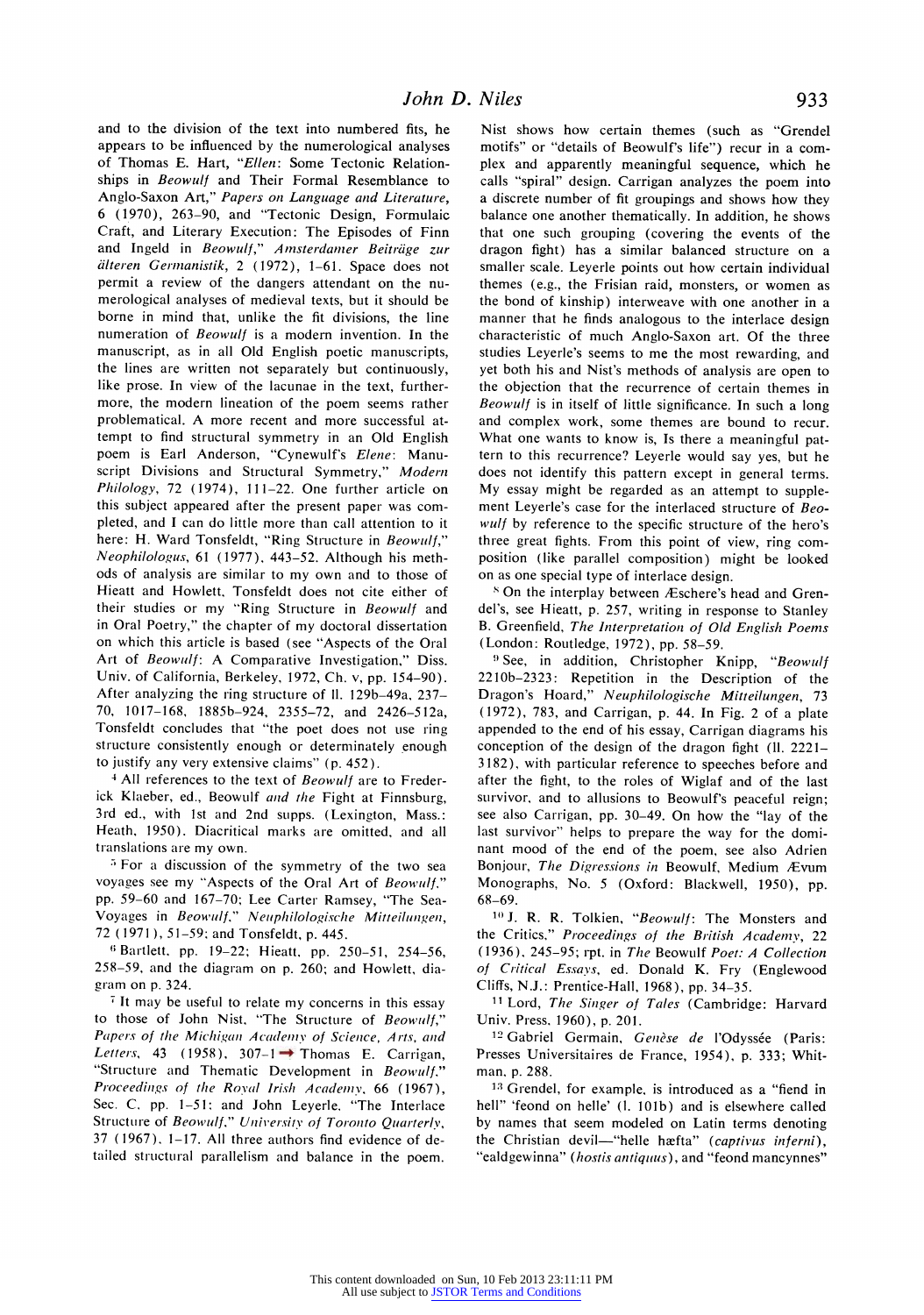**(hostis humani generis). During his struggle with Beowulf, Grendel wishes to flee "to seek out the throng of devils" 'secan deofla gedreag' (1. 756a), as if his pool were to be identified with the Christian underworld. For a further discussion of the poet's association of Grendel with the Archfiend, see Marijane Osborn, "The Great Feud: Scriptural History and Strife in Beowulf," PMLA, 93 (1978), 975-77.** 

**14 For a tenth-century Latin version, see H. C. Kim,**  ed., The Gospel of Nicodemus: Gesta Salvatoris (To**ronto: Pontifical Institute of Mediaeval Studies, 1973). There is also an Old English version dating from the**  tenth or eleventh century: The Gospel of Nicodemus, **ed. S. J. Crawford (Edinburgh: Hutchen, 1927). The theme of the descensus, which was probably widely known in Anglo-Saxon England by the early eighth century, recurs frequently in Old English devotional literature, notably in the poem known as "The Descent into Hell," which is included on fols. 119b-21b of the Exeter Book (see George Philip Krapp and Elliott Van Kirk Dobbie, eds., The Exeter Book [New York: Columbia Univ. Press, 1936], pp. Ixi-lxiii, 219-23, 356- 59). We need not conclude, however, that Grendel's mere is to be regarded as a symbolic representation of hell or that Beowulf's descent into the waters is to be read as a thinly veiled allusion to Christ's harrowing of hell and to the related liturgy of baptism, as is argued**  independently  $\rightarrow$  Allen Cabaniss in "Beowulf and the Liturgy," Journal of English and Germanic Philology, 54 (1955), 195-201, and  $\rightarrow$  Maurice B. McNamee, S.J., in "Beowulf-An Allegory of Salvation?" Journal **of English and Germanic Philology, 59 (1960), 190- 207. Such parallels as exist between the two stories fall short of the sort of precision that one would expect if Beowulf were a conscious allegory.** 

<sup>15</sup> See Klaeber, n. to l. 1357, for the relevant passage, which is based on a Latin Visio Pauli.

**16 Scholars who have supposed Vergilian influence in Beowulf have tended to concentrate their attention on Aeneid vi.237-42 and Beowulf, 11. 1357b-76a (the description of Grendel's mere); again see Klaeber, n. to 1. 1357. Alan Renoir compares the artistry of the two passages without making any commitment about whether or not the Beowulf poet knew Vergil ("The Terror of the Dark Waters: A Note on Virgilian and Beowulfian Techniques," in Larry D. Benson, ed., The Learned and the Lewed: Studies in Chaucer and Medieval Literature, Harvard English Studies, No. 5 [Cambridge: Harvard Univ. Press, 1974], pp. 147-60). For a review of earlier scholarship and a sensitive attempt to find new evidence for Vergilian influence, see Theodore M. Andersson, "The Virgilian Heritage in Beowulf," Ch. iv of his Early Epic Scenery: Homer, Virgil, and the Medieval Legacy (Ithaca: Cornell Univ. Press, 1976), pp. 145-59.** 

**17 For a recent revival of the analytical heresy concerning the structure of Beowulf, see Francis P. Magoun, Jr., "Beowulf A: A Folk-Variant," Arv, 14 (1958), 95-101, and "Beowulf B: A Folk-Poem on Beowulf's Death," in Early English and Norse Studies**  Presented to Hugh Smith in Honour of His Sixtieth **Birthday, ed. A. Brown and P. Foote (London: Methuen, 1963), pp. 127-40. That the action of Beowulf is based on two kinds of tale (the "bear's son" type and the dragon-slayer type) is beyond dispute: see Gwyn Jones, Kings, Beasts and Heroes (London: Oxford Univ. Press, 1972), pp. 6-19. Few modern scholars follow Magoun, however, in seeing the extant text of Beowulf as the work of two or three authors.** 

<sup>18</sup> Certain questions must remain beyond the scope **of the present inquiry. The question of the relation of the extant text of Beowulf to oral tradition, for example, is too complex and problematical to be entered into here. Clearly, patterning of any sort would be mnemonically useful to an oral poet or to a performer of oral poems, just as it is useful to any stage performer (whether singer, storyteller, actor, musician, or nightclub entertainer) who does not rely on a fixed text as the basis for his performance. Ring composition could serve as one elementary type of mnemonic patterning: as Whitman observes, "the oral poet, having mentioned A, B, and C, picks them up later on in the order C, B, and A, since it is natural to reconstruct a train of thought backwards" (p. 98). Whitman's conclusion that the complex ring structure of the Iliad marks the poem as a work of oral literature, however, does not necessarily follow. Such an argument is based on a priori reasoning rather than on a careful examination of indubitably oral texts, for oral texts recorded in the field have not been shown to exhibit complex ring structures of the same kind. Perhaps these structures exist, but the necessary fieldwork and analysis have not been done. Of the works referred to in n. 1 of this paper, for example, none (not even Buchan's ballad texts) could be proved to be exact records of oral tradition unmediated by literary hands, although all appear to have a close relation to oral tradition. Until such fieldwork and analysis are done, the presence of various sorts of ring composition in Beowulf may plausibly be taken as evidence that, like the Iliad and the Song of Roland, the poem shows traits that would be useful to an oral poet or performer, but further conclusions seem premature. Moreover, even polished literary works (such as Tom Jones and Paradise Lost) may show complex ring patterning, as R. G. Peterson reminds us with appropriate bibliographical citations in his outstanding essay "Critical Calculations: Measure and Symmetry in Literature," PMLA, 91 (1976), 367-75. A person who wished to make a case for the specifically oral character of the ring patterning of Beowulf would have to distinguish between the sort of patterning in this poem and the sort in, for example, Tom Jones.** 

<sup>19</sup> That the poem was intended to be performed aloud **(as opposed to being created aloud) is beyond doubt. See Dorothy Whitelock, The Audience of Beowulf (Oxford: Oxford Univ. Press, 1951), passim, and Kenneth Sisam, The Structure of Beowulf (Oxford: Oxford Univ. Press, 1965), pp. 1, 8-10, et passim;**  and note furtl  $\rightarrow$  Ruth Crosby, "Oral Delivery in the **Middle Ages," Speculum, 11 (1936), 88-110.** 

**<sup>20</sup>In fact one need not assume that such expectations**